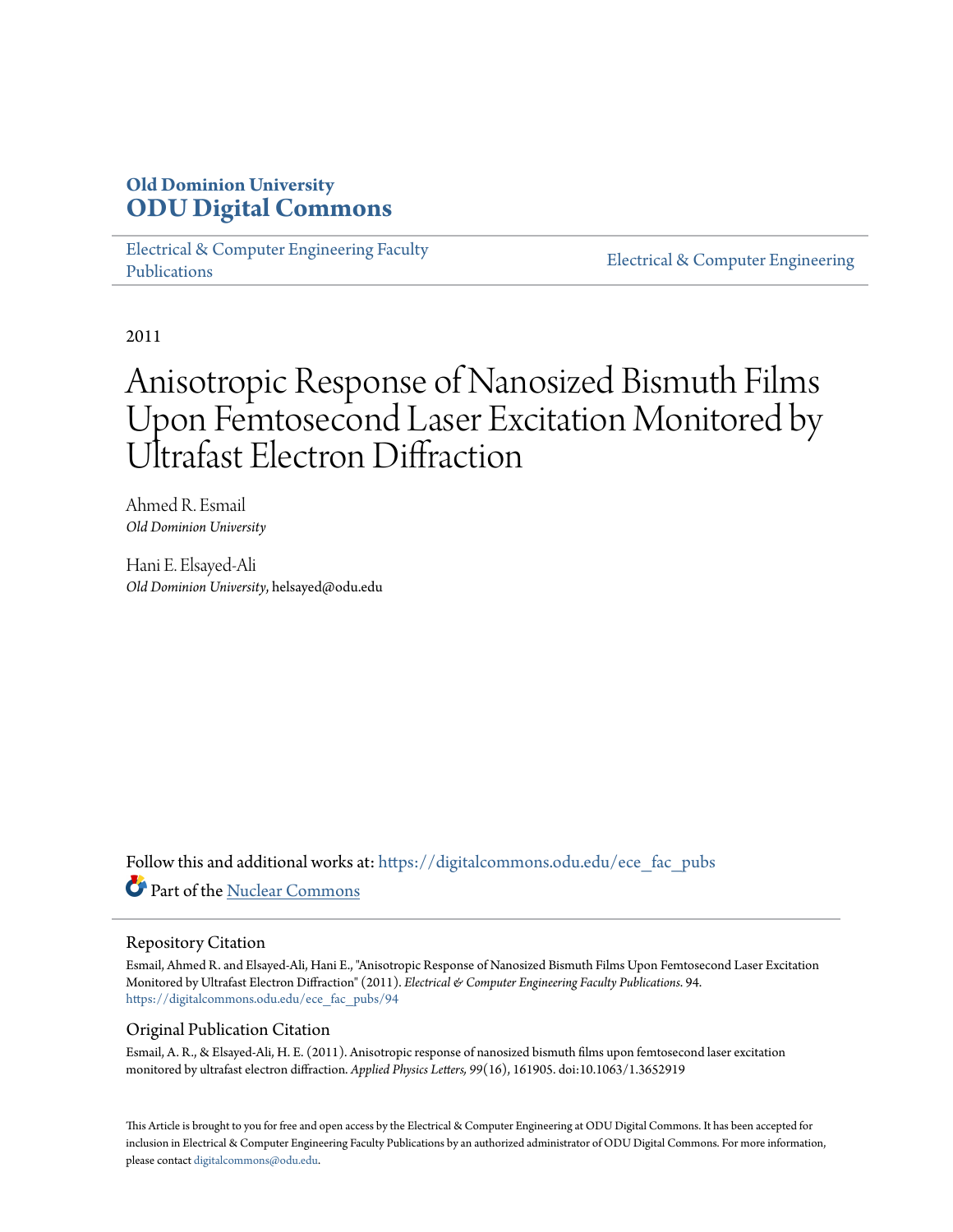### [Anisotropic response of nanosized bismuth films upon femtosecond laser](http://dx.doi.org/10.1063/1.3652919) [excitation monitored by ultrafast electron diffraction](http://dx.doi.org/10.1063/1.3652919)

Ahmed R. Esmail<sup>a)</sup> and Hani E. Elsayed-Ali<sup>b)</sup>

Department of Electrical and Computer Engineering and the Applied Research Center, Old Dominion University, Norfolk, Virginia 23529, USA

(Received 13 August 2011; accepted 21 September 2011; published online 18 October 2011)

The lattice response of 5 nm thick bismuth film to femtosecond laser excitation is probed by ultrafast electron diffraction. The transient decay time after laser excitation is greater for diffraction from (012) lattice planes compared to (110) planes and is reduced for both planes with the increased laser fluence. These results indicate that different energy coupling mechanisms to the lattice occur depending on the crystal direction. The behavior of the diffraction peak width indicates partial disorder of the film upon photoexcitation that increases together with the laser fluence. © 2011 American Institute of Physics. [doi:[10.1063/1.3652919](http://dx.doi.org/10.1063/1.3652919)]

Bismuth (Bi) crystallizes in the  $\alpha$ -arsenic structure which can be derived from the face-centered cubic structure with a weak rhombohedral distortion.<sup>[1](#page-3-0)</sup> That unit cell has two atoms: the first is on a lattice site, while the second is slightly displaced from the center along the body diagonal and is stabilized by the Peierls mechanism, which introduces a narrow band gap and renders Bi as a semimetal. $<sup>2</sup>$  $<sup>2</sup>$  $<sup>2</sup>$  If Bi is excited by</sup> an ultrafast laser pulse, the equilibrium distance of the two basis atoms is modified and the Bi atoms oscillate along the body diagonal generating the  $A_{1g}$  coherent optical phonons.<sup>3</sup> Bi has a very small electron effective mass tensor components, large mean-free path  $(\sim]100 \text{ nm}$  at 300 K), highly anisotropic Fermi surface, and small energy overlap of 36 meV, making bulk Bi a semimetal. $4$  When the electrons are confined, the band energy split increases and results in the appearance of a small indirect band gap.<sup>[4,5](#page-3-0)</sup>

We report here on the observation of anisotropy in lattice dynamics as detected in the electron diffraction intensity for the (012) and (110) diffraction peaks from a 5 nm thick Bi film. The transient decay time after laser excitation is greater for the (012) Bragg peak compared to the (110) peak. The behavior of the width of the Bragg peaks with time indicates partial disorder of the Bi flat islands upon photoexcitation.

Ultrafast electron diffraction  $(VED)^{6-8}$  was used to probe the structure of laser-excited Bi thin film. A 35-keV electron gun was used to produce electron pulses by photoemission from a silver thin-film photocathode excited by frequency-tripled laser pulses (110 fs duration, 800 nm fundamental wavelength, at 1 kHz repetition rate). The Bi film was exposed to the fundamental wavelength. The temporal resolution of the UED setup is better than 2 ps at the photocathode excitation level used. This was confirmed by performing UED experiment on 20 nm thick free-standing aluminum and bismuth films which showed lattice thermalization time in good agreement with that reported previously.<sup>9,10</sup> The UED system is operated in low  $10^{-9}$  Torr.

The Bi films were grown by thermal evaporation on 3 mm diameter copper transmission electron microscopy (TEM) grids coated with  $\langle 10 \text{ nm} \rangle$  thick carbon layers. The as-deposited flat islands were annealed by femtosecond pulsed laser with a fluence of 2.4  $mJ/cm<sup>2</sup>$ . Laser annealing with a fluence of 3.3 mJ/cm<sup>2</sup> had similar annealing effect. The laser-annealed sample had a diffraction pattern that remained stable during the reported experiments and recovered after heating. Figure 1 shows TEM images of the asdeposited Bi film and after laser annealing, along with the corresponding transmission electron diffraction patterns. The lattice parameters remained unaffected by annealing and were found to be  $a = 4.6 \pm 0.1 \text{ Å}$  and  $c = 11.6 \pm 0.1 \text{ Å}$ , which are in good agreement with the reported values of 4.54  $\AA$  and [11](#page-3-0).81  $\AA$  for the Bi unit cell.<sup>11</sup>

Figure [2](#page-2-0) shows the normalized diffraction intensity of the (012) and (110) Bragg peaks for two laser fluences,



FIG. 1. HRTEM images and diffraction pattern of as-deposited 5 nm thick Bi film (a) and laser annealed sample at laser fluence of 2.4 mJ/cm2 operated at 1 kHz repetition rate (b). Laser annealing causes some agglomeration of the as-deposited islands and an increase of voids. The diffraction patterns are characteristic of the bulk hexagonal unit cell, indicating no structural phase transition occurring during annealing. The ring intensities change by annealing indicating changes in film orientation.

a) Physics Department, Cairo University, Cairo, Egypt.

b) Author to whom correspondence should be addressed. Electronic mail: helsayed@odu.edu. Telephone: (757)683-3748.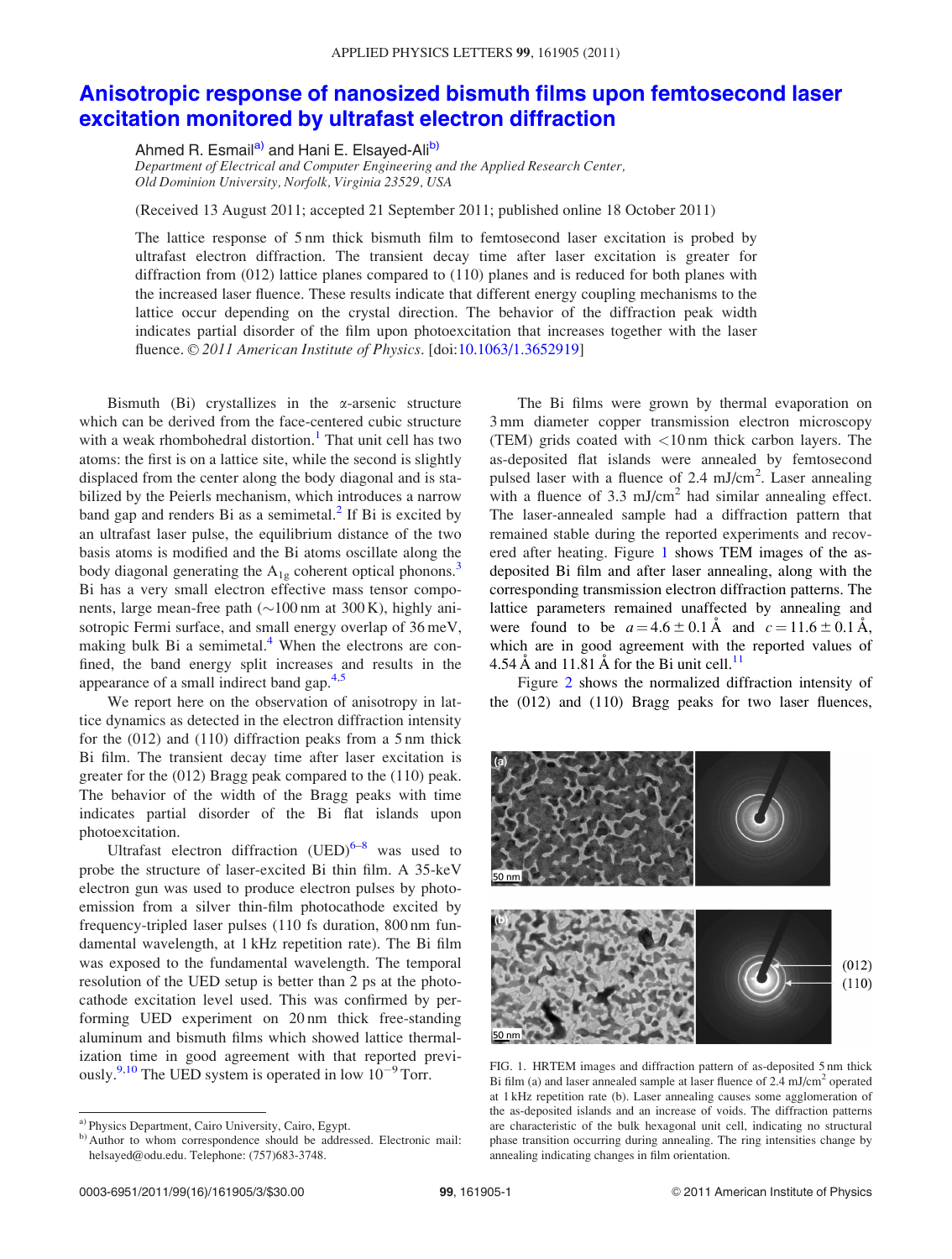<span id="page-2-0"></span>

FIG. 2. (Color online) Time evolution of Bragg peak normalized intensity. (a) For the (012) planes, the decay time  $\tau$  is 11.2 and 4.1 ps for laser fluence of 1.5 and 3.3 mJ/cm<sup>2</sup>, respectively. (b) For the (110) planes,  $\tau$  is 4.3 and 3.1 ps for laser fluence of 1.5 and 3.3 mJ/cm<sup>2</sup>, respectively. Anisotropy in the decay time of the (012) and (110) peaks indicates different lattice excitation mechanisms that is dependent on crystal direction.

1.5 and 3.3 mJ/cm<sup>2</sup>. The decay time  $\tau$  of the normalized intensity is found to be dependent on the laser fluence and the diffraction peak. It is generally assumed that the decay of the diffraction intensity in UED follows the Debye-Waller treatment where the intensity of diffraction peak is reduced due to increased single- and multi-phonon scattering by lattice heating. This is considered valid in analysis of UED experiments as a measure of the mean vibrational amplitude;  $14,15$ however, extension of this treatment to define a temperature is not valid when the equilibrium phonon distribution has not yet been reached. Phonon equilibration can take several tens of picoseconds. UED measurements of the decay of coherent acoustic phonons in Bi film showed a decay time of 40–50 ps,<sup>12</sup> which is four times longer than previously found for optical phonons in pump-probe reflectivity measurements.<sup>[13](#page-3-0)</sup> Therefore, the time required for the phonons to reach equilibrium in the Bi film is longer than  $\sim$  50 ps for the experimental conditions used.

The decay time  $\tau$  in Fig. 2 was fitted to a single exponential. Considerable anisotropy in  $\tau$  is observed between the (012) and (110) Bragg peaks. At a laser fluence of

1.5 mJ/cm<sup>2</sup>,  $\tau$  was 11.2 ps for the (012) peak and 4.3 ps for the (110) peak, while at  $3.3 \text{ mJ/cm}^2$ ,  $\tau$  was 4.1 and  $3.1 \text{ ps}$  for the (012) and (110) peaks, respectively. This anisotropy in  $\tau$ shows that the energy transfer from the excited carriers and coherent phonons to the lattice is anisotropic. Since the thermalization of the acoustic phonons takes much longer than  $\tau$ , the anisotropy in the energy transfer rate to the lattice will appear as a difference in  $\tau$  measured for different planes. Lattice excitation occurs through carrier thermalization by electron-phonon and phonon-phonon interactions. Carrier diffusion is negligible since the film thickness is less than the laser skin depth in Bi which is  $\sim$  28 nm.<sup>[13](#page-3-0)</sup>

Excitation of Bi by ultrashort laser pulses changes the equilibrium atomic positions within the unit cell by displacive excitation of coherent phonons of the symmetric  $A_{1g}$ mode. The photoexcited carriers generate nonequilibrium electron distribution that changes the lattice bonding. The main mechanism for the relaxation of the  $A_{1g}$  coherent phonons is dephasing by phonon-phonon interaction due to lat-tice anharmonicity.<sup>[16](#page-3-0)</sup> The carrier relaxation time and dephasing time of the  $A_{1g}$  phonons were previously found to depend on the structure and size of the studied sample. For a polycrystalline Bi film, these times were both  $\sim$ 4.1 ps. The carrier relaxation time was shorter (2.8 ps) in Bi single crystal, while the  $A_{1g}$  phonons dephasing time was about the same as for the polycrystalline sample.<sup>[16](#page-3-0)</sup> The increased carrier relaxation time in the polycrystalline sample is thought to be due to its semiconductor character as a result of size reduction.

The decay time  $\tau$  observed for the (110) peak is consist-ent with the carrier relaxation time observed in Bi films.<sup>[16](#page-3-0)</sup> The (110) planes are parallel to the body diagonal and, therefore, diffraction from these planes is not sensitive to  $A_{1g}$ oscillations or decay of these oscillations into coherent acoustic phonons oscillating along the body diagonal. However, the (012) peak is sensitive to oscillations along the body diagonal. The longer  $\tau$  observed for the (012) peak could be due to additional lattice excitation mechanisms involving decay of  $A_{1g}$  oscillations into coherent acoustic phonons and their subsequent relaxation into the phonon bath.

Increasing the laser fluence from 1.5 to 3.3 mJ/cm<sup>2</sup> reduced  $\tau$  for the observed diffraction peaks. The reduction of  $\tau$  together with increasing fluence was also previously observed for 30 nm thick Bi film, although no anisotropy in  $\tau$ was reported for the diffraction peaks studied.<sup>[10](#page-3-0)</sup> The reduction in  $\tau$  together with increasing laser fluence can be explained by the increased carrier density resulting in higher carrier relaxation time, as well as by an increase in the damping of the coherent phonons, both optical and acoustic, with laser fluence as was previously detected for the  $A_{1g}$ oscillations.<sup>17</sup>

To estimate the final lattice temperature, we used the normalized diffraction intensity level near the end of the pump-probe scans in Fig. 2 and the measured Debye temperature for the (110) diffraction peaks, which we found previously to be  $86 \pm 9$  K.<sup>[18](#page-3-0)</sup> The increase in lattice temperature as a result of heating by 1.5 mJ/cm<sup>2</sup> laser pulse is  $\sim$ 150K, resulting in maximum temperature of  $\sim$ 450 K. Surface melt-ing of the Bi islands can occur at this temperature.<sup>[18,19](#page-3-0)</sup>